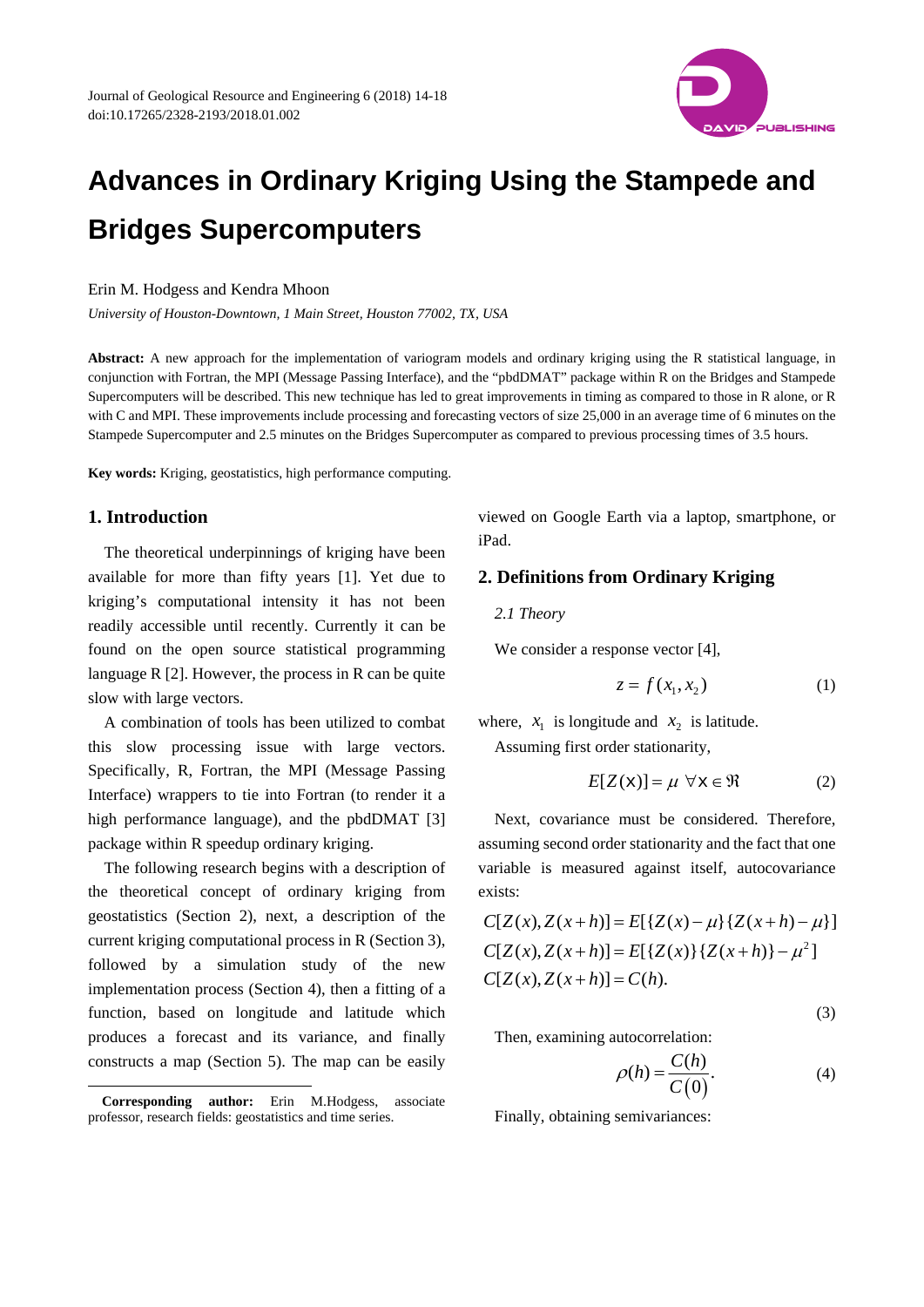$$
\gamma(h) = C(0) - C(h). \tag{5}
$$

The autocovariances will produce a positive semidefinite matrix. Yet, in order for the kriging equations to form a meaningful solution a positive definite matrix is necessary. Therefore, we model the semivariances as a function:

$$
\gamma(h) = 0.5E[{Z(x) - Z(x+h)}^2] \qquad (6)
$$

The variogram function must:

- be monotonically increasing;
- be constant or have an asymptotic maximum (sill);
- have a nonnegative intercept (nugget).

Of particular concern are the following four models: the exponential, spherical, Gaussian, and the Stein version of the Matheron model. Fig. 1 displays a visual structure of the aforementioned models.

## *2.2 Sampling*

Moving from the theoretical realm to the real world, sampling must be used to estimate the mean, covariances, and semivariances. Since covariance is a symmetric function, construction of the sample covariance and semivariance functions can be fashioned similar to that of a histogram. First, "select" a bin size, then obtain pairs of data, and calculate the average semivariances over the bins. This will provide an empirical histogram:

$$
\overline{\gamma}(h) = \frac{1}{2m(h)} \sum_{i=1}^{m(h)} [z(x_i) - z(x_i + h)]^2 \qquad (7)
$$

Next, plot these values, then superimpose theoretical models selecting the best fitting model.

#### *2.3 Kriging Calculations*



**Fig. 1 The variogram of the Exponential, Speherical, Gaussian, and the Stein version of the Matheron Model.**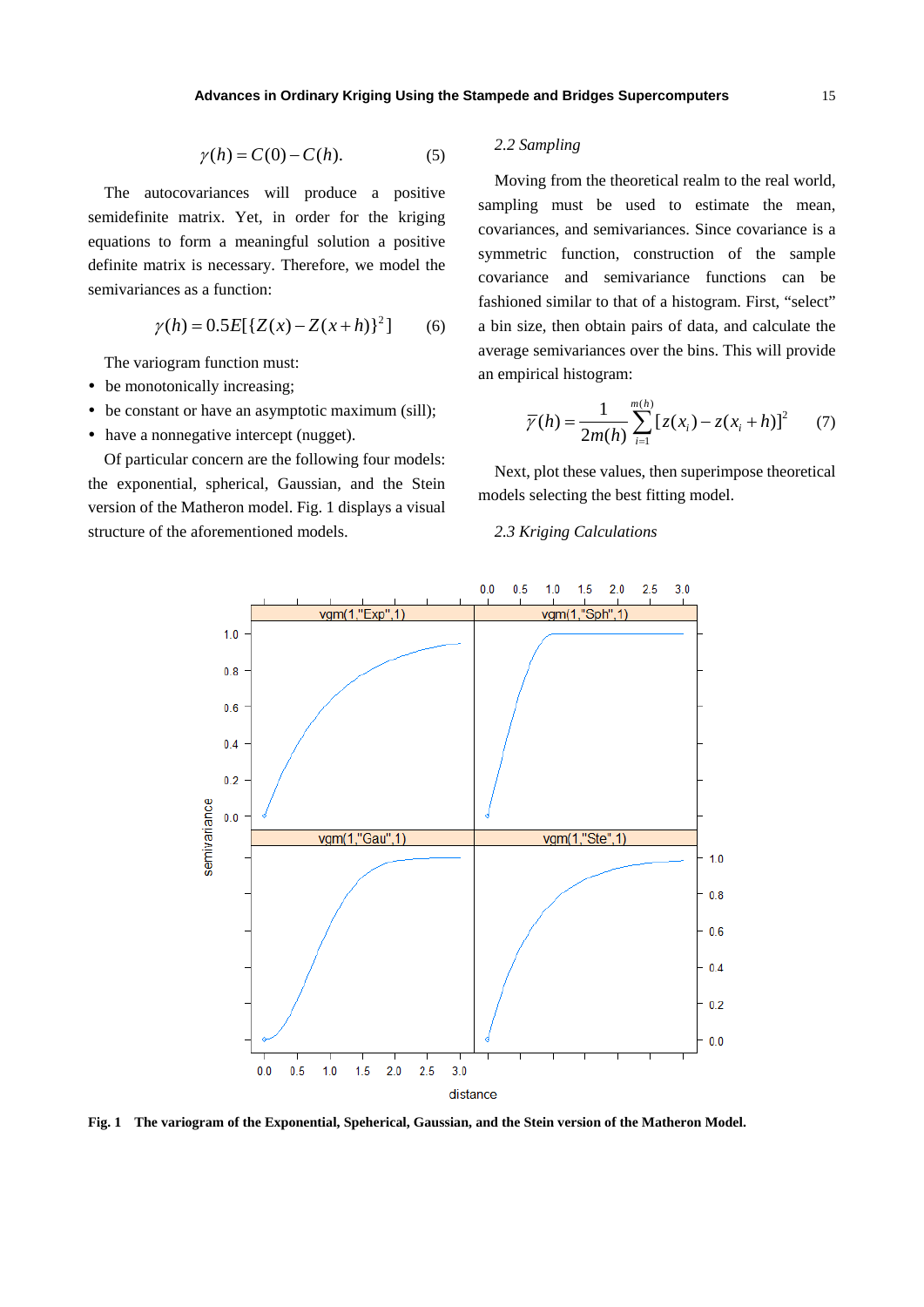The first step of the kriging calculations is to produce the spatial mean. The spatial mean is not the average of the observations, but rather,

$$
\hat{\mu} = (1'\mathbb{C}^{-1}\mathbb{I})^{-1}\mathbb{I}(1'\mathbb{C}^{-1}\mathbb{I}_{\mathcal{E}}) \tag{8}
$$

where  $C$  is the matrix of the semivariances,  $\zeta$  is the original response values, and 1 is a vector of ones.

Thus the actual kriging prediction system for one point is

$$
\hat{z} = \hat{\mu} + c_0 C^{-1} (z - \hat{\mu} 1)
$$
 (9)

Note,  $\hat{z}$  is easily generalized for many points.

This system is a best linear unbiased predictor. Therefore, it should provide the optimum information for mapping purposes.

#### **3. Discussion of Existing Tools**

A famous data set in spatial statistics, the Meuse River (a river which runs through the Netherlands) data set was utilized in order to model the log of the zinc content near a river. The original data set only contains 155 points, for this analysis the points were resampled for *n* = 1,000, 2,000, 10,000, 20,000, and 25,000. For the existing tool as per [5, 6] the process begins by fitting an empirical variogram model, either by eyeballing, or automatically, via the automap package in R [7], running the kriging function and producing a forecast. Tests were run on a MacBook, running El Capitan, Version 10.11.6 (Table 1).

#### **4. Implementation of the New Process**

In order to improve the existing R tool, its steps were timed. The examination determined that the model selection and the kriging prediction were the steps in the process where bottlenecks seemed to occur. The first attempt at improvement was the Rmpi package [8], which ties MPI wrappers into C, for the model selection section, but that did not show great promise. Next, Fortran with MPI was implemented, and that seemed to improve model selection timing. Then, R, Fortran, and MPI were combined.

The analyses were performed on the Stampede and Bridges supercomputers. The Stampede supercomputer is located at the Texas Advanced Computing Center at the University of Texas. Stampede ranks Number 12 on the Top 500 list of supercomputers in the world. Most recently, access to Bridges was obtained, which has accelerators in the Fortran language. Namely, their Tesla GPU processors allow for the Fortran progams to have tremendous speedup.

When R, Fortran, and MPI were combined, the best results occurred on the Stampede and Bridges supercomupters (Table 1).

Implementing the kriging process was quite lengthy. Note, R is not designed for large data sets, so in order to work around that restriction, files were written back and forth, but that was not particularly successful. So, the pbdDMAT package, which is the R version of a high performance LAPACK was used. pbdDMAT allows large data to be brought into R directly from Fortran programs, using R for matrix multiplication, inversion, and matrix-vector multiplication. The analysis then utilized the high performance of Stampede and Bridges.

The smallest vector performs well for the Mac. Presumably in this case, communication overhead is slowing down the supercomputer. But in every other instance, Stampede is out-performing the Mac by far,

| Vector | Mac   | Stampede | <b>Bridges</b> |
|--------|-------|----------|----------------|
| 1,000  | 3.9   | Q        | O              |
| 2,000  | 11.7  | 11       |                |
| 5,000  | 80    | 15       | -              |
| 10,000 | 975   | 35       | 17             |
| 20,000 | 5594  | 184      | 95             |
| 25,000 | 12702 | 349      | 147            |

**Table 1 Processing time (in seconds).**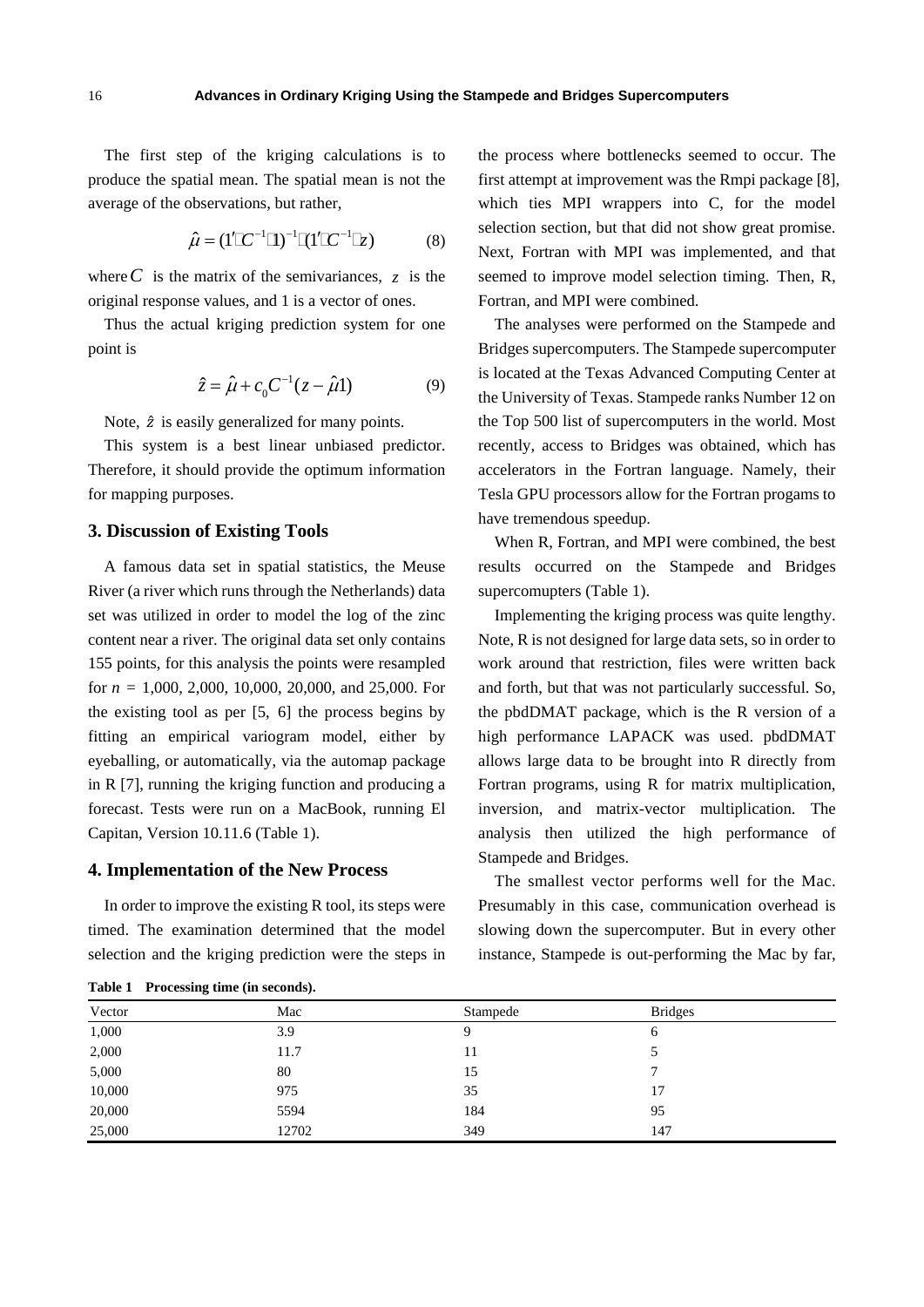

Fig. 2 Forecast output.

with Bridges surpassing all.

The number of cores, or central processing units, is not extremely large, and both supercomputers perform very well. Stampede has restrictions on the number of cores, while Bridges permits the maximum for all vectors. This new process is an excellent analysis tool. Multiple cores were used to produce 80-97% speedup.

## **5. A Real world Example**

A data set of 2,681 observations was obtained from a study done by the US Geological Survey called the National Geochemical Survey. In this survey the levels of various soil sediments were measured. This real world example used the lead level variable. The new pro cess was imp lemented and d a map was p produced (Fig 2). The new process and map took 11 seconds on Stampede and 7 on Bridges—forecasting 50 points, which represent lead levels in parts per million (ppm) onto the output map. 17<br>www.jg. n<br>s,<br>d)<br>d<br>x<br>d;

Forecast values are located with a click on the round dots. Furthermore, the forecasts are in a gridded convex hull around the original data set.

There are alternatives to the ordinary kriging method IDW (inverse distance weighted) interpolation, and